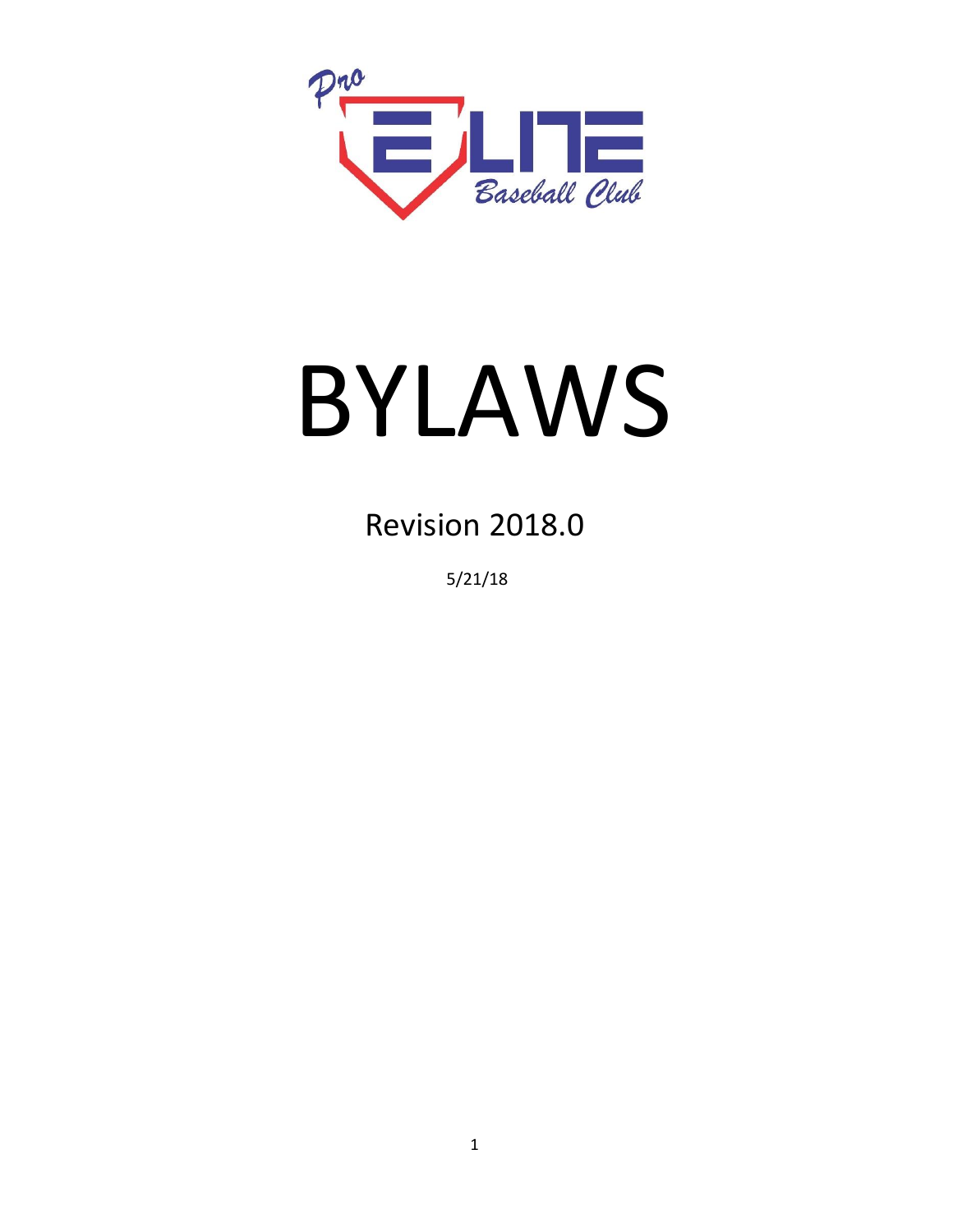## **Table of Contents**

| I. Name of OrganizationPage 3 |
|-------------------------------|
| II. ObjectivesPage 4          |
| III. MembershipPage 5         |
| IV. Order of BusinessPage 6   |
| V. Board of DirectorsPage 7   |
| VI. CommitteesPage 8          |
| VII. Fees/DuesPage 8          |
| VIX. AffiliationsPage 8       |
| X. OfficersPages 9,10         |
| XI. Records/ReportsPage 11    |
| XII. Team ColorsPage 12       |
| XIII. AmendmentsPage 12       |
| XIV. DissolutionsPage 12      |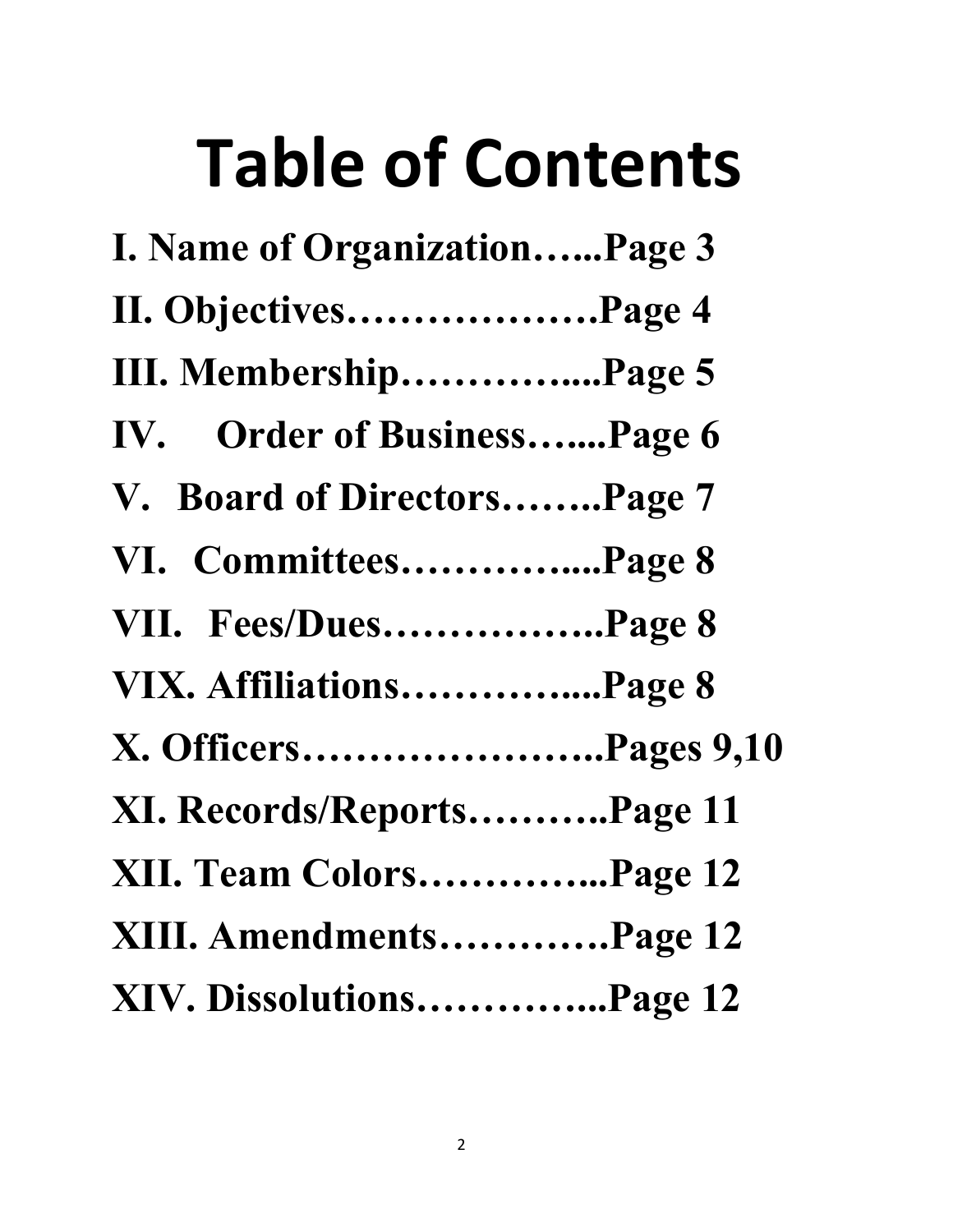#### **I. Name of Organization**

Section 1. The name of the Organization shall be *Pro Elite Baseball Club*.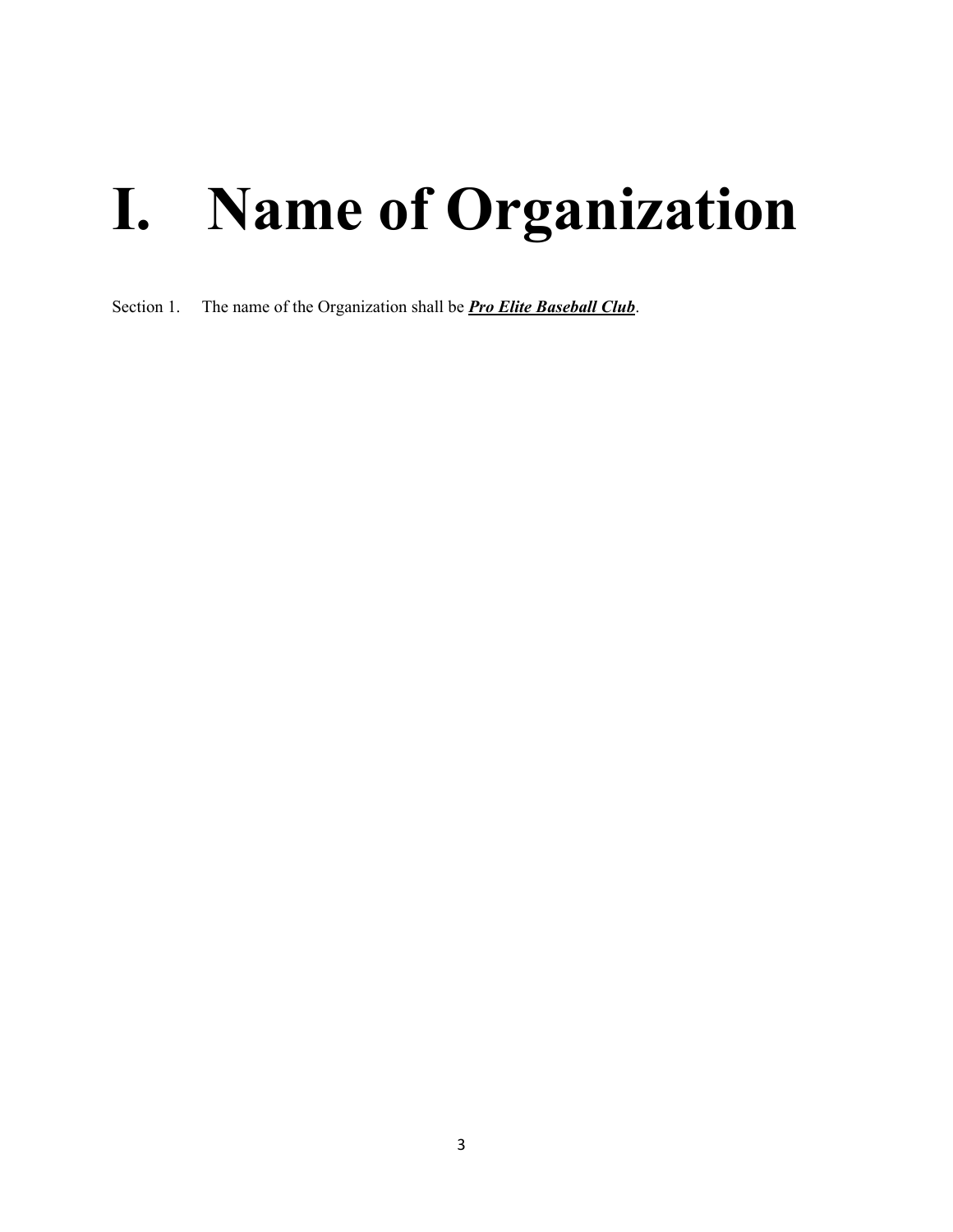## **II. Objectives**

- Section 1. The objective of the Club shall be to instill the values of good sportsmanship, character, community, and integrity in our youth ages 8 through 18 and provide them with an enriching environment where they can reach their goals in the sport of baseball and exceed their own expectations.
- Section 2. To achieve this objective, the Club shall provide a supervised program under the rules and regulations of The Club shall seek to impress upon our youth the community ideals of the Official Baseball National Rules' commitment to their team and respect for others while having an environment that is safe and conducive to teaching the game of baseball.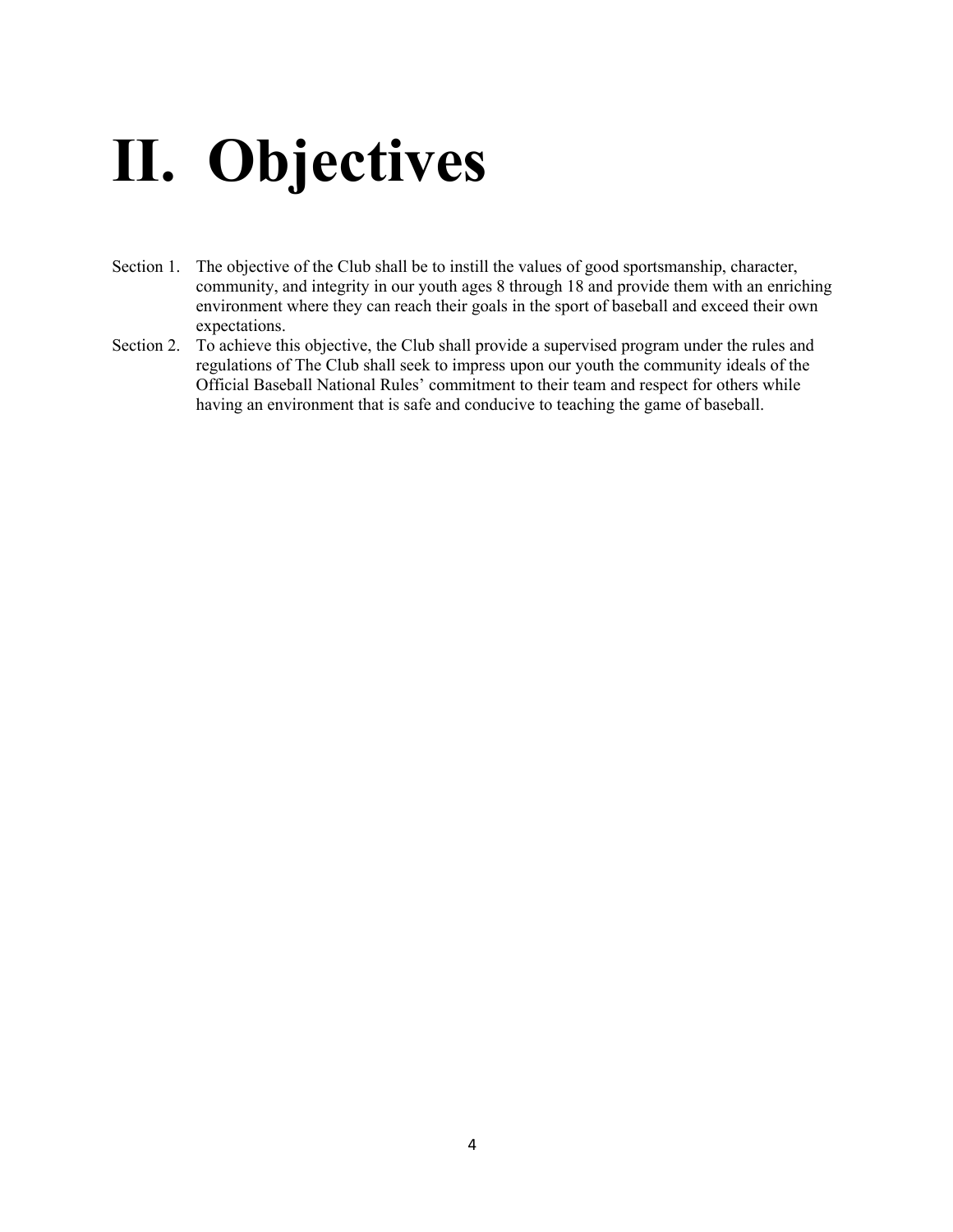## **III. Membership**

Section 1. Eligibility.

a. A Member must either be a player member, a board appointed coach, or a board of director.

- b. A player member must be invited to join the club by an active head coach/manager.
- c. A player member must be in good standings and must be current on all fee's.
- d. A coach (head or assistant) must be appointed by the BOD.

e. A member must remain in good standings with the BOD and can be dismissed at any time via (2/3) vote by the BOD. (See Section 4a-4d of this article)

- f. Membership in the Club is good through the first day of December of the current season.
- g. Board Members must strictly adhere to the club Code of Ethics.
- Section 2. Terms in office.
	- a. The term of office for all Board of Directors shall be two  $(2)$  years ending on March  $1^{st}$ .
	- b. To eliminate the potential for a conflict of interest, no Board member may actively hold a position on another competing baseball program's Board of Directors.
- Section 3. Other affiliations.

a. Members will not be required to be affiliated with another organization or group to qualify as a member of the Club.

b. Managers and/or coaches may not be a Board member of other competing baseball programs.

Section 4. Suspension or termination.

a. Board members missing three (3) meetings of any type in any fiscal year (without an excused absence from the Board) are subject to suspension and/or removal from the Board by a two-thirds (2/3) vote of those Board members in good standing and in attendance at the meeting. The member will be notified in writing of the charges and will be afforded the opportunity to come before the Board and explain such circumstances.

b. The Board, by a quorum two-thirds (2/3) vote and eligible to vote at any duly constituted meeting, shall have the authority to suspend or terminate the membership of any member or when conduct of such person is considered detrimental to the best interest of the Club.

c. The Board shall, in the case of a member, give notice to the individual in writing and describe the general nature of the charges within seven (7) days of the incident. The member shall be given the opportunity to appear at a predetermined meeting by the Board to answer such charges. The Board shall have full power to suspend, terminate, or revoke the individual's membership.

d. The Board shall, in the case of a player, give notice to the manager of the affected team of which player is a member within seven (7) days of the incident. The manager shall appear, in the capacity of an advisor, with the player before the Board and be given the opportunity to refute such charges. The Board shall have full power to suspend or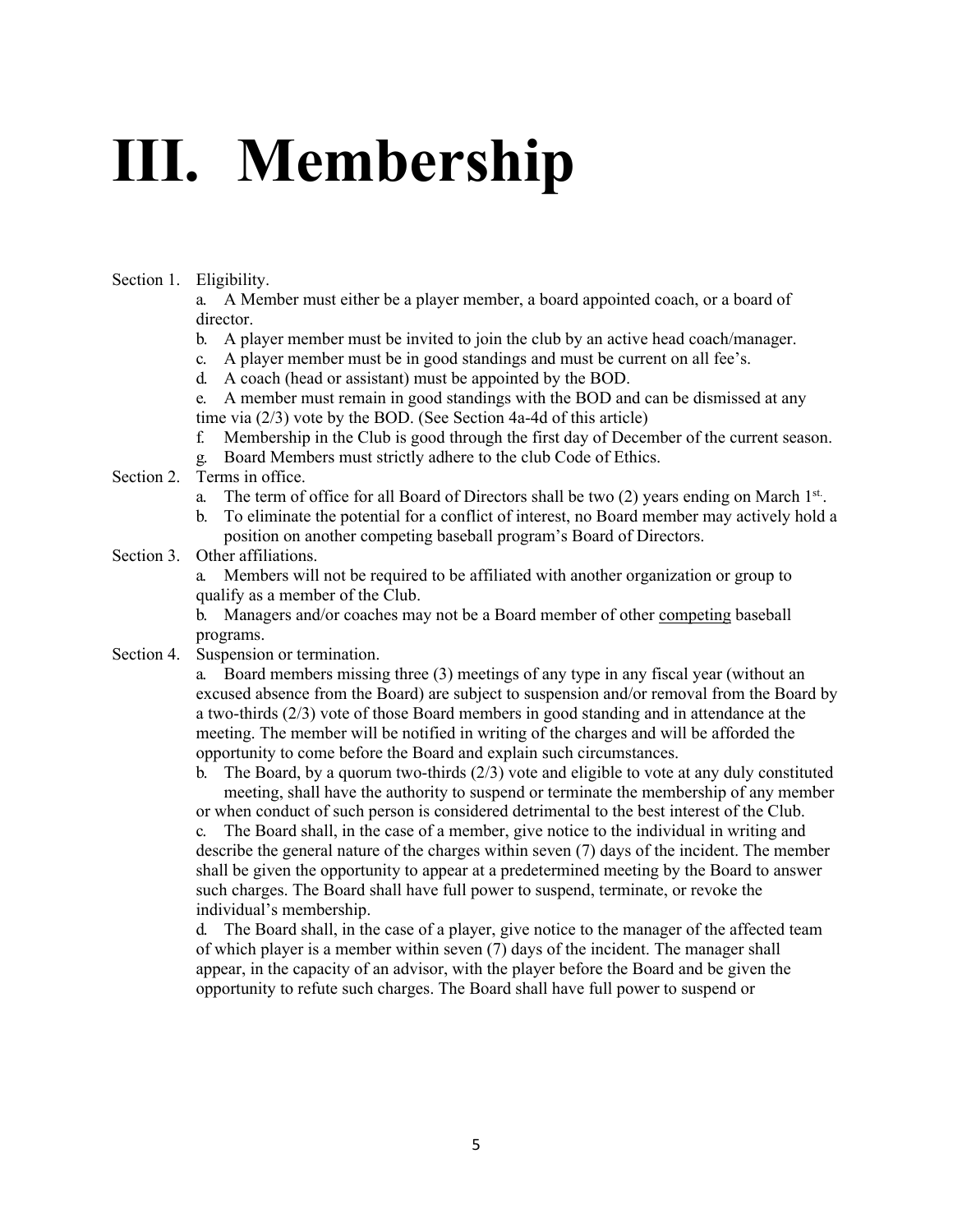#### **V. Order of Business**

- Section 1. Annual election meeting. The Annual election meeting of the Board of Directors shall be held no later than March 1<sup>st</sup> of the year of elections for the purpose of electing a Board of Directors.
- Section 2. Regular meetings. Notice of each regular meeting of the Board shall be made by email, mail or phone call to each Board member.
- Section 3. Special meetings of the members. Special meetings of the members may be called by a majority of the Board in good standing. The meetings must be coordinated through a Board Member who is then responsible for notifying all members of the place, time, date, and nature of the meeting. No business other than that specified shall be conducted at any special meeting for the members. Attendees must be given at least 48 hours advance notice of such meeting.
- Section 4. Special meetings of the Board. Special meetings of the Board may be called by any member of the Board in good standing. The meetings must be coordinated through a Board Member who is then responsible for notifying all other Board Members of the place, time, date, and nature of the meeting. No business other than that specified shall be conducted at any special meeting of the Board. Attendees must be given at least 48 hours advance notice of such meeting.
- Section 5. Ouorum. The presence in person of six (5) of the eligible voting members is necessary to constitute a quorum. In the event that six  $(5)$  of the eligible members cannot make the meeting then the meeting shall be rescheduled to a later date. The second meeting attendees shall constitute a quorum.
- Section 7. Rules of order.

Robert's Rules of Order shall govern the proceedings at all meetings, except where it conflicts with the bylaws of the Club.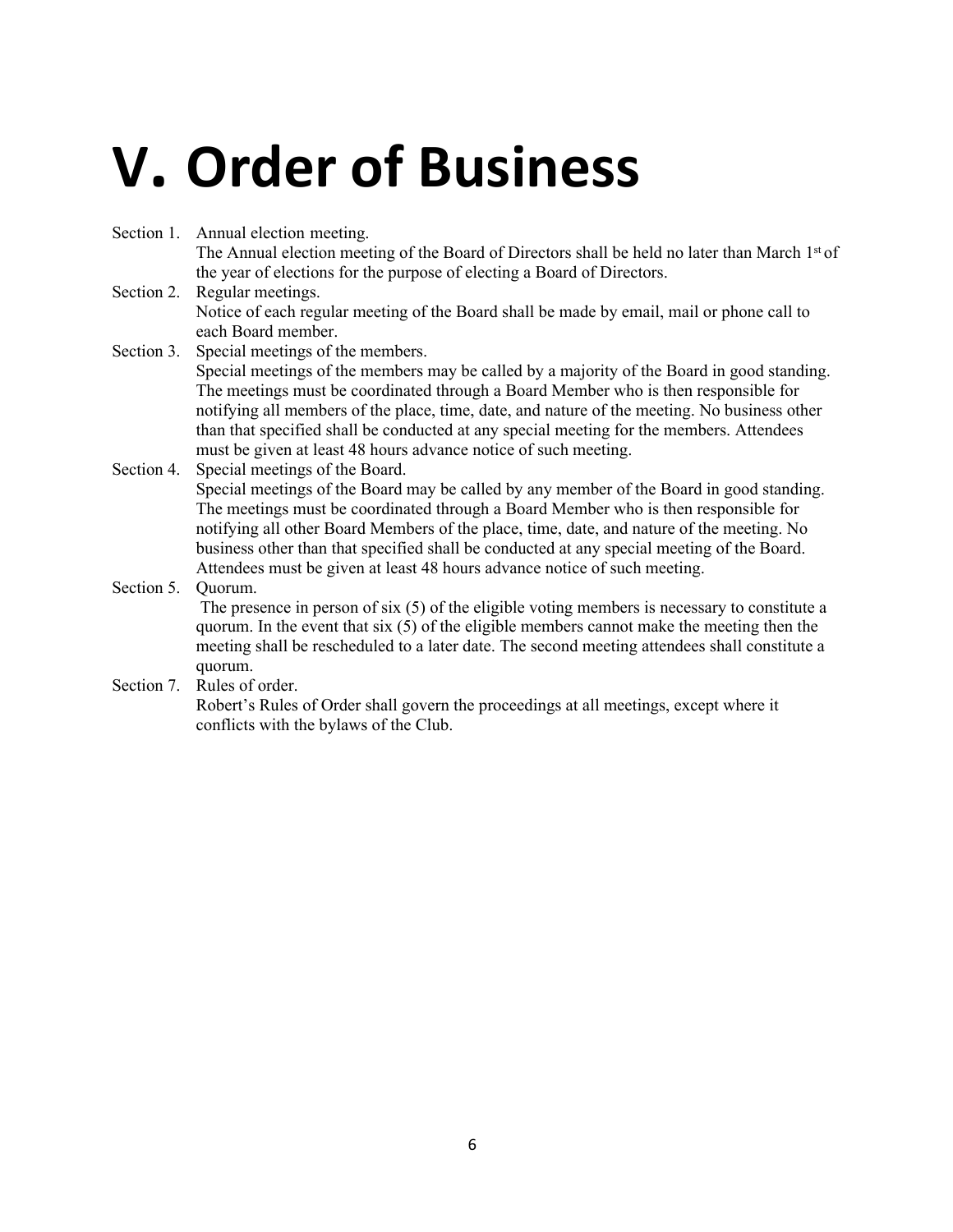## **VI. Board of Directors**

Section 1. Board and number.

The management of the property and affairs of the Club shall be vested in the Board. The number of Directors shall not be less than two (2) or more than seven (7). The directors shall, upon election, transition into the position of their duties during the month of March with the help of the outgoing Board member(s) and shall continue in office until their successors have been duly elected and transitioned into the job not later than March 1st of the election year. Board members must be elected by the BOD via  $(2/3)$  vote and must first be nominated by an active board member who is in good standing.

Section 2. Required members and term in office.

The Board membership shall include as a minimum the President and Secretary/Treasurer. Regular members elected to the Board will serve for a period of one (1) year. Husband and wife may not serve as Board members concurrently except if husband and wife are a founding member of the organization. For voting purposes, only one (husband or wife) shall be allowed to vote in a given meeting. Both husband and wife cannot vote in the same meeting.

Section 4. Vacancies.

If any vacancy occurs on the Board by death, resignation, or otherwise, it may be filled by a majority vote of the remaining Board members eligible to vote at any regular meeting, at any special meeting called for that purpose, or at the annual election meeting. Only members that have not been suspended or reprimanded for any reason by the Board in the last twelve (12) months may be considered a candidate to fill the Board vacancy.

Section 5. Duties and powers.

a. The Board may adopt such rules and regulations for the conduct of its meetings and the management of the Club as it deems necessary. The Board shall have the power by a twothirds (2/3) vote of the voting Board members present at any regular or special meeting to discipline, suspend, or remove any member, manager, coach, player, board member, or other person of the League in accordance with the procedures set forth in these bylaws.

b. The Board shall receive at the first regular meeting after the two-year election meeting, a report verified by the President and Treasurer, or by a majority of the Board members attending, showing the financial statements and fund position for the year ended March 31st.

- c. The primary duties of members of the Board are as follows:
	- 1. Verify player eligibility.
	- 2. Approve for use the adequacy of each playing or practice field.
	- 3. Approve the Club practice and game schedules.
	- 4. Decide upon the number of teams in each age group.
	- 5. Set the sponsorship and registration fees with recommendations from team managers.
	- 6. Approve managers/coaches for each team.
	- 7. Establish policies and procedures for the selection of teams.
	- 8. Operate the Club with financial prudence.
	- 9. Oversee tournaments to host and attend.
	- 10. Supervise, approve and sanction fund raising.
	- 11. Appropriate funds.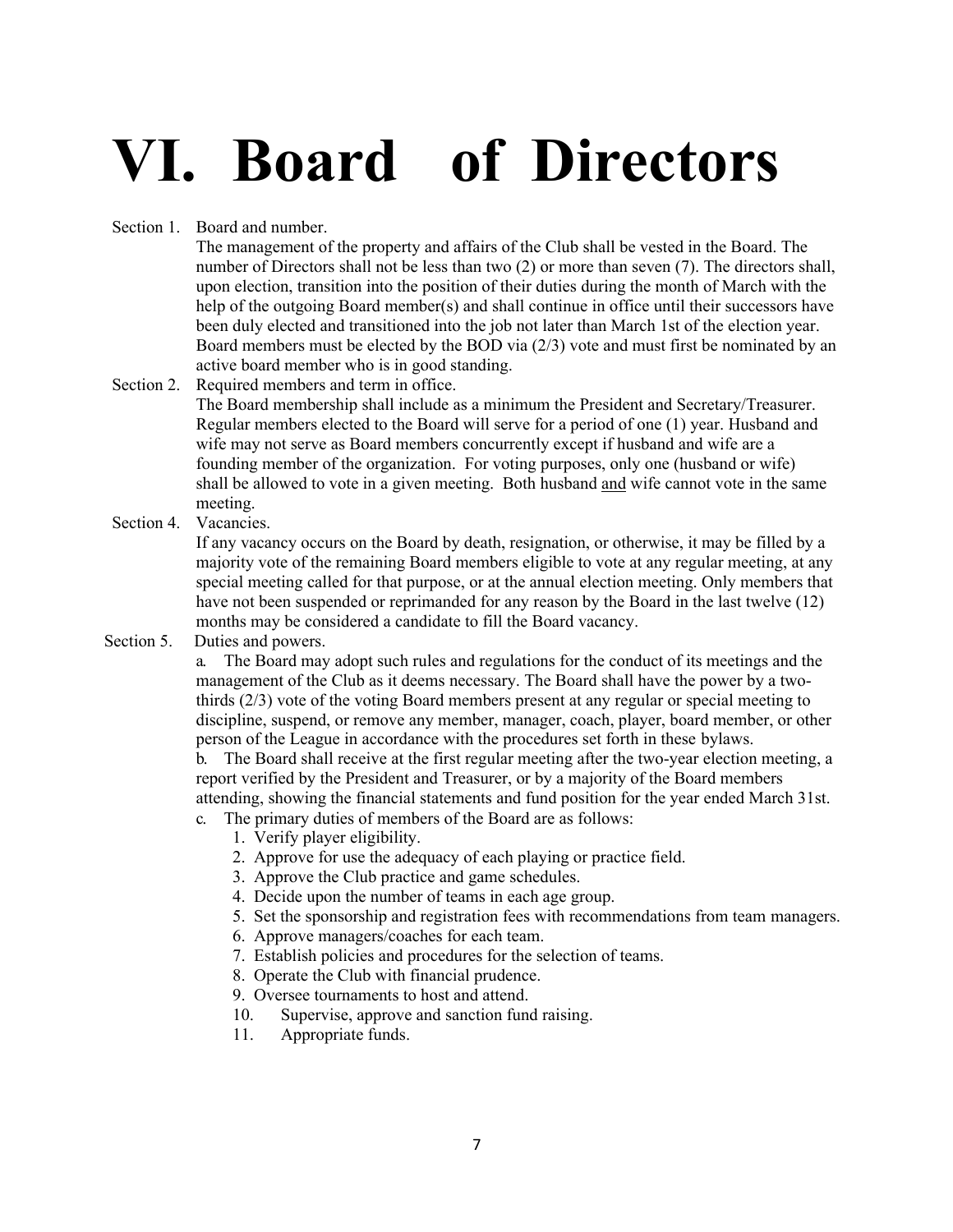## **VII. Committees**

The President, with the approval of the Board, shall have the power to appoint such standing committees as he/she determines and delegate such power to them as the Board deems advisable.

#### **VIII. Fees/Dues**

Section 1.

- a. A Club registration fee will be assessed as a parent's or guardian's obligation to assure the operational continuity of the Club. This fee is synonymous to the registration cost of each player or family of players.
- b. The Board, prior to the annual registration of players, shall determine the amount of the fee.
- c. It is the overall intent to establish fees that only represent the cost to the club for player members to participate. (i.e. uniforms, field/practice rental and /or maintenance, insurance, external membership fees, tournament registrations)

#### **VIX. Affiliations**

Section 1. Rules and regulations.

The Club shall abide by the official playing rules and regulations as set forth by tournaments or leagues including MLB Official Baseball, USSSA, LLB (Little League Baseball), Babe Ruth League, Inc., and Cal Ripken Baseball.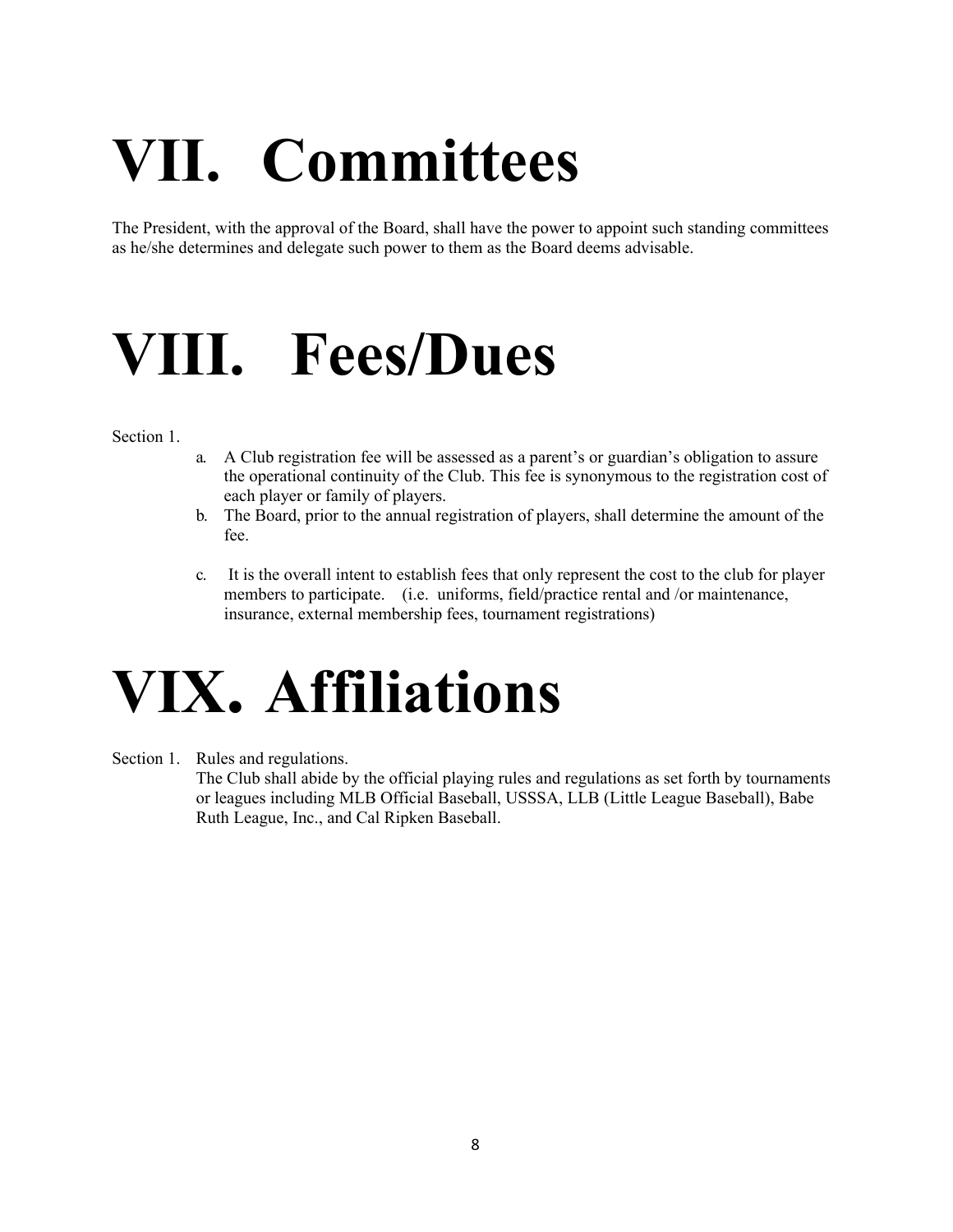#### **X. Officers**

Section 1. The President shall:

- a. Preside over Board meetings, conduct the affairs of the Club and execute the policies established by the Board.
- b. Present a financial and operational report of the condition of the Club at the end of the fiscal year to all members in good standing.
- c. Communicate to the Board such matters as deemed appropriate and make suggestions that promote the welfare of the Club.
- d. Be responsible for the conduct of the Club in strict conformity to the policies, principles, rules and regulations of Travel Baseball as agreed to under the membership conditions issued to the Club by those organizations.
- e. Designate in writing to other Board members, if necessary, to have power to make and execute in the name of the Club such contracts and leases they receive that had prior approval of the Board.
- f. Investigate complaints, irregularities and conditions detrimental to the Club and report thereon to the Board as circumstances warrant.
- g. Represent the Club at meetings and on administrative transactions with merchants and other organizations.
- h. Appoint committees, Board members and/or regular members to serve as needed with the approval of the Board.
- i. Be responsible for attending public facilities meetings for field use and submitting the proper documents to authorities for obtaining field use permits.
- j. Allocate fields and field permits from public facilities to the appropriate teams.
- Section 2. The Vice President (if office will exist) shall:
	- a. Perform the above said duties of the President when the President is unable to attend meetings and/or functions or is physically unable to perform his/her required duties.
	- b. Act as Director of public relations overseeing letter writing to members, players, associated members and sponsors.
	- c. Act as liaison contact for media relations and receive and coordinate incoming communications for response or delegation to appropriate parties.
	- d. Process accident claims within the Club in a timely manner, maintain records of injuries and incidents, and file necessary claims with the insurance companies.
- Section 3. The Secretary shall:
	- a. Be responsible for recording the activities of the Club and maintaining appropriate files, mailing lists, and necessary records.
	- b. Keep an up-to-date record of all paid members.
	- c. Perform such duties as described herein, in addition to other duties that may be assigned by the President and/or Board.
	- d. Give notice to Board members of all meetings of the Club, including the date, time, and location.
	- e. Keep minutes of all Board meetings on file.
	- f. Conduct all correspondence not otherwise specifically delegated in connection with said meetings and carry out all orders, votes and resolutions.
	- g. Facilitate the communication of the Club and public facilities for permits, field allocation, and schedules.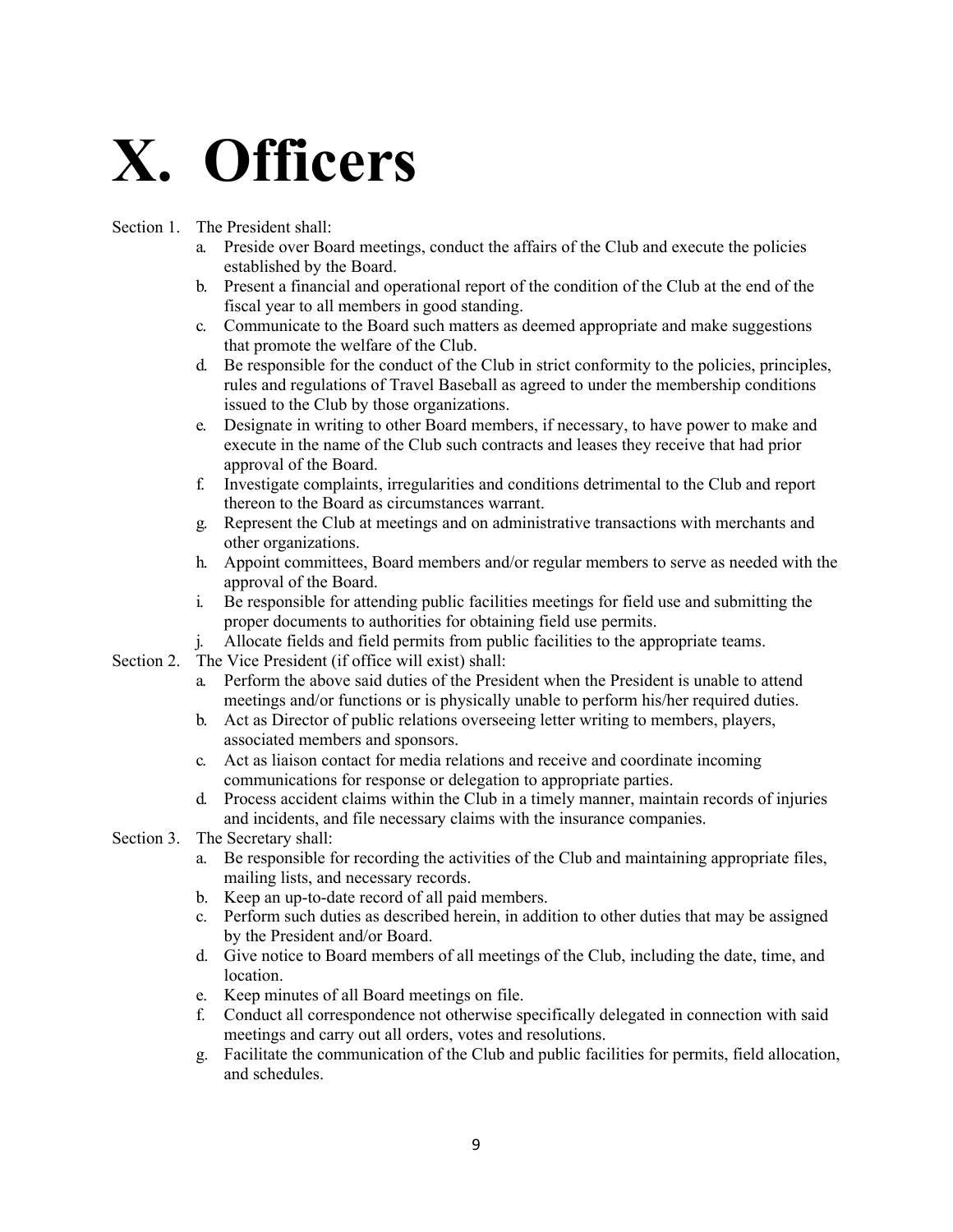h. Spearhead the development of gift materials i.e., plaques trophies, medallions, pictures, etc., with organizations partaking in this venture and distribute to appropriate team managers to deliver said gifts to those who participated in the sponsorship of the Club.

Section 4. The Treasurer shall:

- a. Perform such duties specifically set forth herein and any other duties customarily incident to the Office of the Treasurer that may be assigned by the President and/or Board.
- b. Receive all monies and deposit them in a checking and/or savings account approved by the Board.
- c. Keep records for the receipt and disbursements of all monies of the Club, including concessions and fundraisers (if applicable).
- d. Obtain proper accident and liability insurance coverage for the protection of players and volunteers.
- e. Approve all payments from allotted funds and draw checks in agreement with policies established by the President and/or Board.
- f. Prepare an annual budget, under the direction of the President, for submission to the Board at the first regular meeting after the beginning of the new fiscal year.
- g. Prepare and present formal financial statements at all regular Board meetings.
- h. Prepare and present a year-end profit and loss statement for the fiscal year at the first regular Board meeting after the beginning of the new fiscal year.
- i. Prepare all required tax forms as required by law.
- j. Recover bad debts in the form of returned checks. Resubmit checks to the bank for reprocessing. Notify appropriate manager so that they can call or write to applicable parties responsible for the bad checks. Present the board with a list of uncollected bad debts as part of the monthly financial report.
- k. Prepare thank you letters to those who provided a sponsorship.
- Section 5. The Webmaster shall:
	- a. Maintain the Club's website, which may include generating and revising web pages, replying to user comments, regulating and maintaining access by all members, generating content and/or posting content generated by the Board and Team Managers.
	- b. Research, test, and implement new web techniques.
	- c. Devise solutions for the benefit of use by Club members and outsiders who wish to use the website to gain public information about the Club including schedules, results, contact information, etc.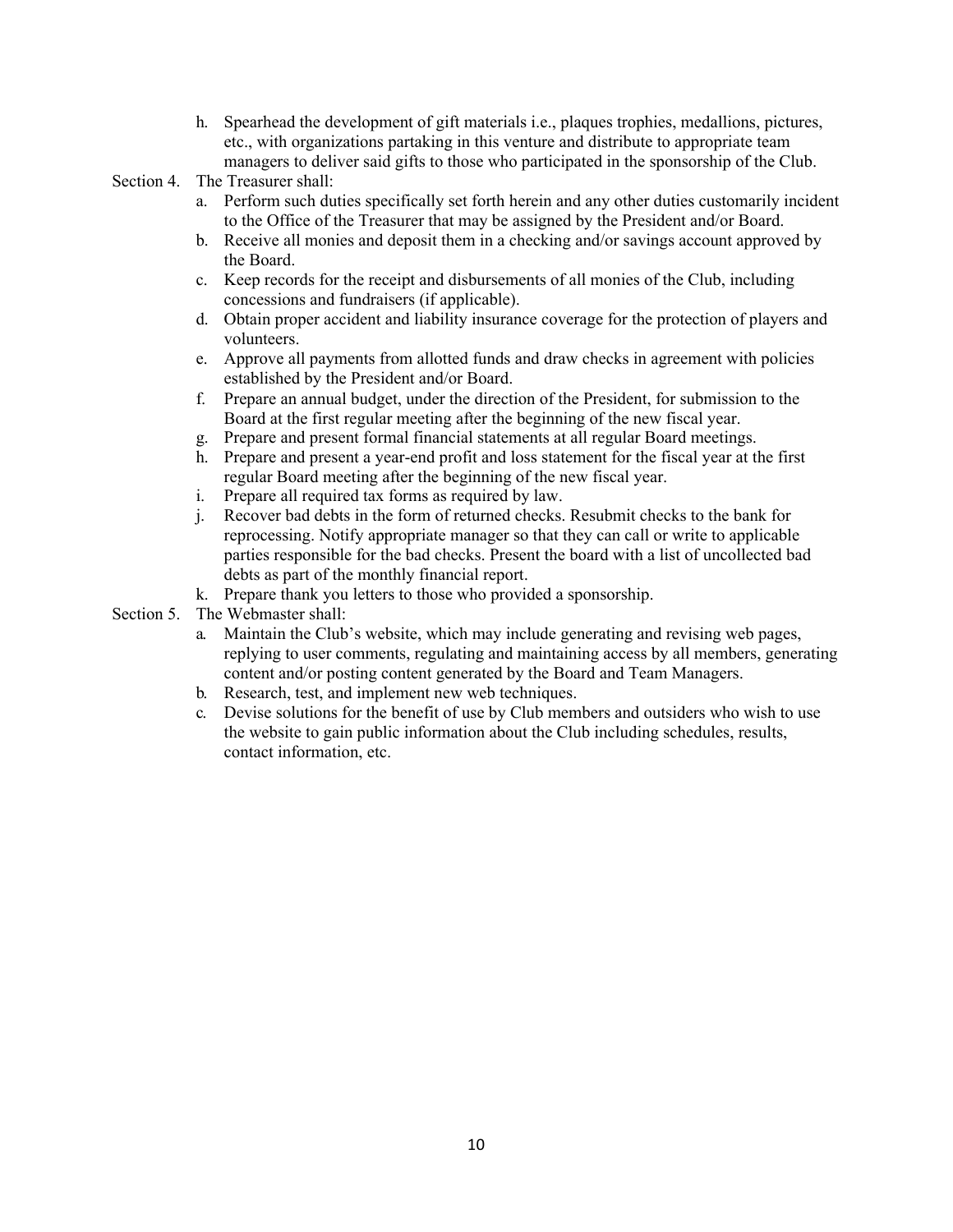## **XI. Records/Reports**

- Section 1. The Board shall decide all matters pertaining to the finances of the Club and it shall place all income in a common Club treasury, directing the expenditure of same in such a manner as will give no individual or team an advantage over those in competition with such individual or team.
- Section 2. The Board shall not permit the contribution of funds or property to individual teams without Board approval.
- Section 3. The Board shall not permit the solicitation of funds in the name of the Club unless all funds raised are placed in the Club treasury. Funds will be allocated to respective teams as directed by the BOD by way of  $(2/3)$  vote. For intent, funds raised by or donated for a specific team shall have funds allocated to that team. Funds shall not be raised for the entire club unless a such fund raiser is determined to be for the entirety of the club prior to the fund raiser by the BOD. Funds raised by sale of club merchandise will be allocated to the club general fund.
- Section 4. The Board shall not permit the disbursement of Club funds for other than the conduct of Club activities.
- Section 5. No Board member of the Club shall receive directly or indirectly, any salary, compensation or enrollment from the Club for services rendered as a member of the Club.
- Section 6. The fiscal year of the League shall begin on the first day of February and shall end on the last day of January.
- Section 7. Any disbursement checks of \$2,500.00 or greater paid out from the Club must be endorsed by two officers of the Board. Endorsement shall come via the Club Treasurer and the President. The Vice President shall be the second party in the event the President or Treasurer is unavailable.
- Section 8. The Secretary may use \$25 or less for incidental expenses such as ink, paper, postage, etc. without approval of the board. Receipts are to be filed.